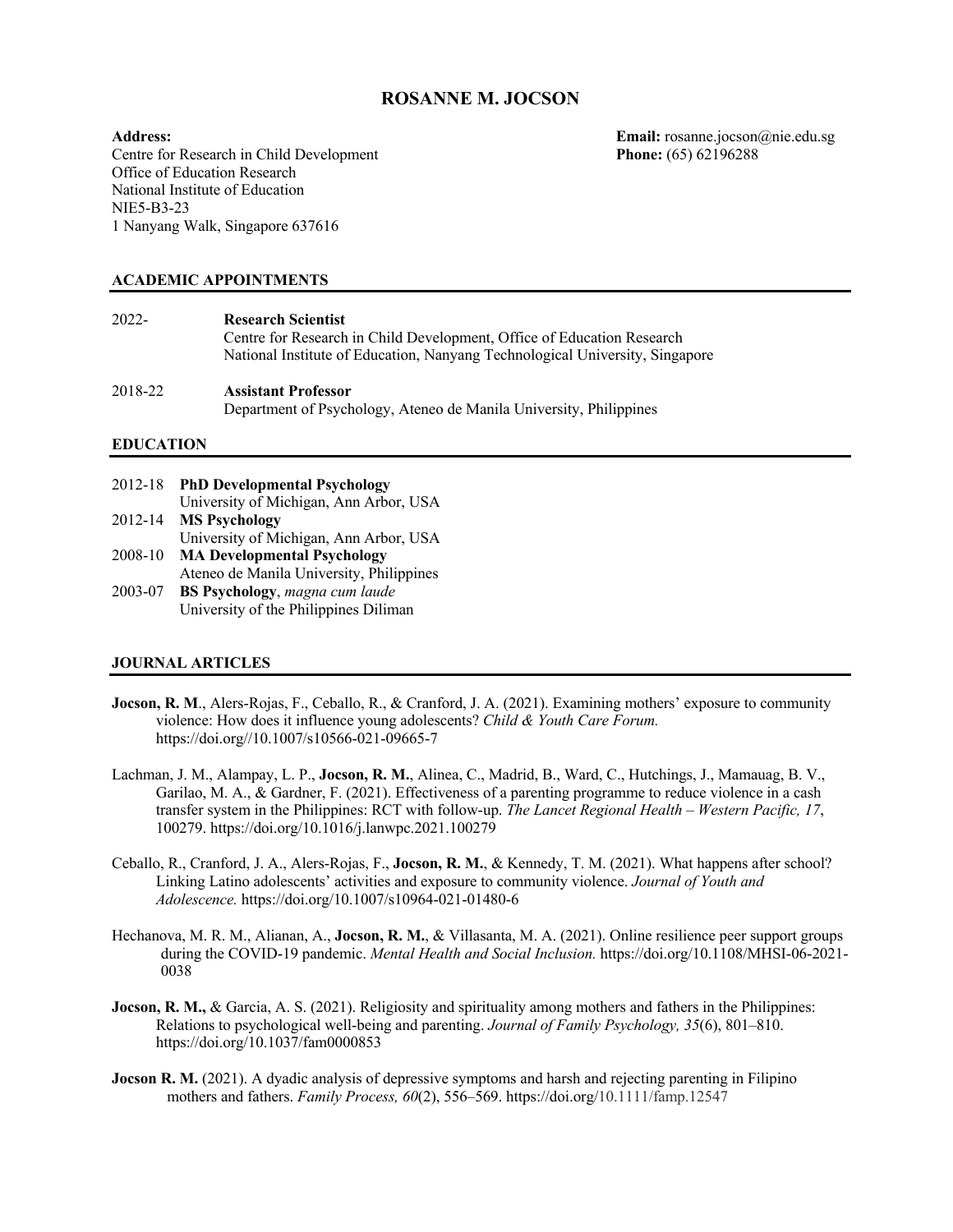- **Jocson, R. M.** (2020). Filipino fathers' parenting in the context of household and neighborhood risk: Familism as a protective factor. *Cultural Diversity and Ethnic Minority Psychology, 26*(4), 472–482. https://doi.org/10.1037/cdp0000332
- Alers-Rojas, F., **Jocson, R. M.,** Cranford, J. A., & Ceballo, R. (2020). Latina mothers' awareness of their children's exposure to community violence. *Hispanic Journal of Behavioral Sciences, 42*(3), 324–343. https://doi.org/10.1177/0739986320927512
- Calleja, M. T., **Jocson, R. M.,** Acosta, A. C., Ocampo, M. T. W., Bertulfo, D. J. M., & Hechanova, M. R. M. (2020). Examining the impact of community-based behavioral drug treatment: Example from the Philippines. *The Journal of Behavioral Science, 15*(2), 1–15*.* https://so06.tci-thaijo.org/index.php/IJBS/article/view/219105
- **Jocson, R. M., & Ceballo, R. (2020). Resilience in low-income Filipino mothers exposed to community violence:** Religiosity and familism as protective factors. *Psychology of Violence, 10*(1), 8–17. https://doi.org/10.1037/vio0000216
- **Jocson, R. M.**, Alers-Rojas, F., Ceballo, R., & Arkin, M. (2018). Religion and spirituality: Benefits for Latino adolescents exposed to community violence. *Youth & Society, 52*(3), 349–376. https://doi.org/10.1177/0044118X18772714.
- **Jocson, R. M., & Garcia, A. S. (2017).** Low-income urban Filipino mothers' experiences with community violence. *International Perspectives in Psychology: Research, Practice, Consultation, 6*(3), 133–151. https://doi.org/10.1037/ipp0000071.
- **Jocson, R. M., &** McLoyd, V. C. (2015). Neighborhood and housing disorder, parenting, and youth adjustment in low-income urban families. *American Journal of Community Psychology, 55,* 304–313*.*  https://doi.org/10.1007/s10464-015-9710-6.
- **Jocson, R. M.**, Alampay, L. P., & Lansford, J. E. (2012). Predicting Filipino mothers' and fathers' reported use of corporal punishment from education, authoritarian attitudes, and endorsement of corporal punishment. *International Journal of Behavioral Development, 36,* 137–145*.* https://doi.org/10.1177/0165025411428249.
- Alampay, L. P., & **Jocson, R. M.** (2011). Attributions and attitudes of mothers and fathers in the Philippines. *Parenting: Science and Practice, 11,* 163–176*.* https://doi.org/10.1080/15295192.2011.585564.

## **BOOK CHAPTERS**

- McLoyd, V. C., Hardaway, C., & **Jocson, R. M.** (2019). African American parenting. In M. H. Bornstein (Ed.), *Handbook of parenting (Vol. 4., 3rd edition): Social conditions and applied parenting.* New York: Routledge. https://doi.org/10.4324/9780429398995-3.
- Ceballo, R., **Jocson, R. M**., & Alers-Rojas, F. (2017). Parental educational involvement and Latino children's academic attainment. In N. Cabrera & B. Leyendecker (Eds.), *Handbook of positive development in minority children and youth* (pp. 343–360)*.* Cham, Switzerland: Springer*.* https://doi.org/10.1007/978-3-319-43645- 6\_21
- McLoyd, V. C., **Jocson, R. M.**, & Williams, A. B. (2016). Linking poverty and children's development: Concepts, models, and debates. In L. M. Burton & D. Brady (Eds.), *The Oxford handbook of the social science of poverty*  (pp. 141–165)*.* New York: Oxford University Press. *.* https://doi.org/10.1093/oxfordhb/9780199914050.013.8

# **PUBLISHED CONFERENCE ABSTRACTS**

**Jocson, R. M.,** Alers-Rojas, F., Ceballo, R., & Cranford, J. A. (2017). Community violence exposure and psychological distress among Filipino mothers: The protective role of religiosity. *Injury Prevention, 23*(Suppl 1): A19*.* https://doi.org/10.1136/injuryprev-2017-042560.48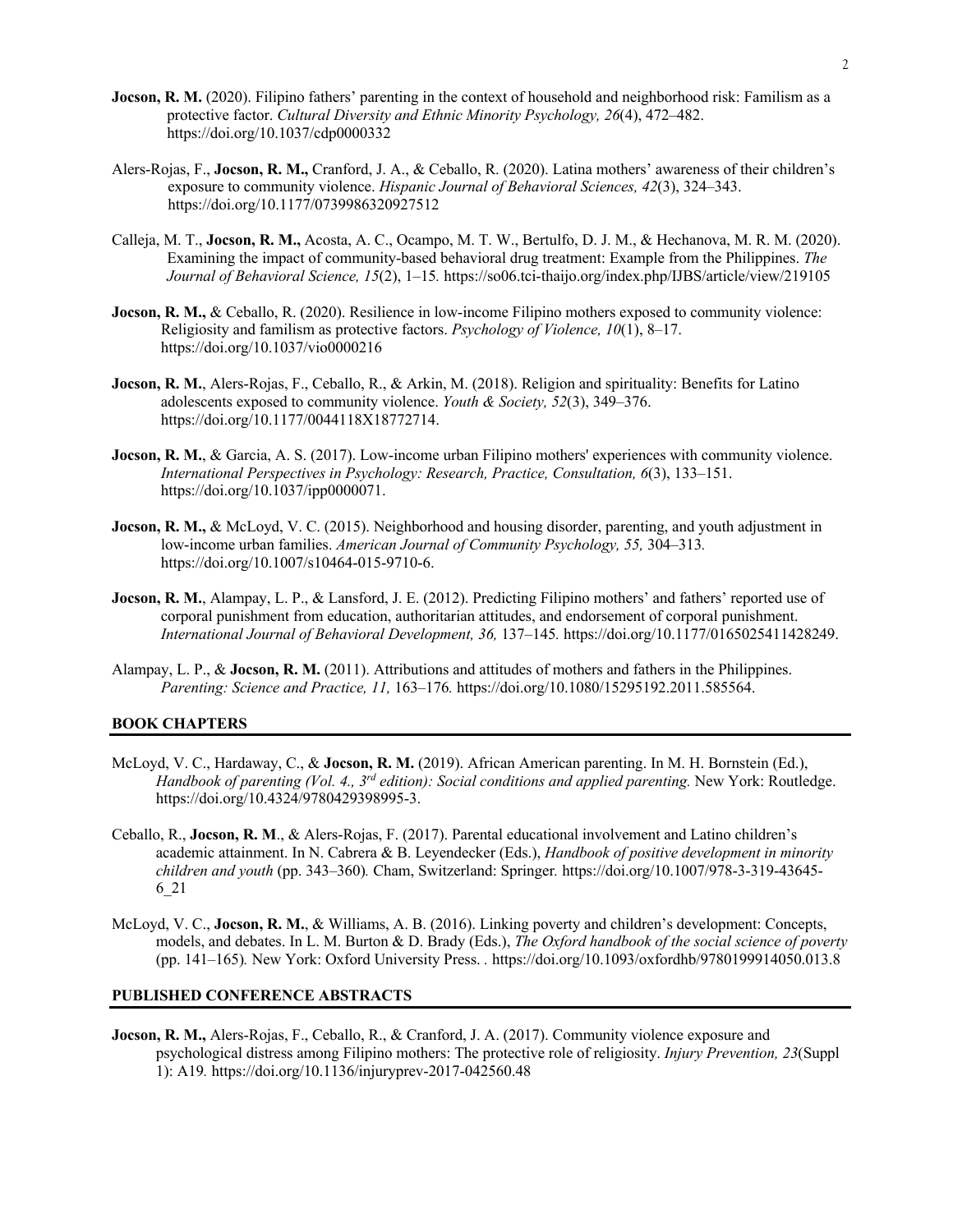- Alers-Rojas, F., **Jocson, R. M**., Fike, K., & Ceballo, R. (2017). Religiosity and spirituality: Benefits for Latino adolescents exposed to community violence. *Injury Prevention, 23*(Suppl 1): A19*.*  https://doi.org/10.1136/injuryprev-2017-042560.50
- Kennedy, T. M., **Jocson, R, M.,** & Ceballo, R. (2017). Preventing the cycle of violence: Community violence exposure and attitudes toward violence among Latino adolescents. *Injury Prevention, 23*(Suppl 1): A19*.*  https://doi.org/10.1136/injuryprev-2017-042560.76

## **CHAIRED CONFERENCE SYMPOSIA**

- Alampay, L. P., **Jocson, R. M.**, Reyes, J. C., & Mamauag, B. L. (Co-Chairs). The *Masayang Pamilya* (MaPa) Program: Evidence-based parenting support intervention for Filipino families. Symposium conducted at the online Psychological Association of the Philippines Conference, Philippines. September 2021.
- **R. M. Jocson** (Chair) with L. P. Alampay (Discussant), *Socioeconomic context and parenting: Influences on young children and adolescents in the Philippines.* Symposium conducted at the meeting of the International Society for the Study of Behavioural Development (ISSBD), Gold Coast, Queensland, Australia. July 2018.
- T. M. Kennedy & **R. M. Jocson** (Chairs) with E. Miller (Discussant), *Community violence exposure and sexual harassment among racial/ethnic minority adolescents.* Symposium conducted at the Society for the Psychological Study of Social Issues (SPSSI) Conference, Pittsburgh, Pennsylvania. June 2018.

### **CONFERENCE TALKS**

- **Jocson, R. M.,** Habacon, C., Casas, A., Reyes, D., Borres, M., & Alampay, L. P. (2021, September). MaPaChat: A Parent support group intervention delivered via Viber group chat. In L. P. Alampay, **R. M., Jocson**, J. C. Reyes, & B. L. Mamauag (Co-Chairs), *The* Masayang Pamilya *(MaPa) program: Evidence-based parenting support intervention for Filipino families.* Symposium conducted at the online Psychological Association of the Philippines conference.
- Maramba, D., Gomez, E., Torres, A., Tomo, K. J., Imperial, J. Acosta, A. C., **Jocson, R. M.,** & Alampay, L. P. (2021, September). A qualitative evaluation of MaPaChat: Views from caregivers and program facilitators. In L. P. Alampay, **R. M. Jocson**, J. C. Reyes, & B. L. Mamauag (Co-Chairs), *The* Masayang Pamilya *(MaPa) program: Evidence-based parenting support intervention for Filipino families.* Symposium conducted at the online Psychological Association of the Philippines conference.
- Reyes, J. C., Mamauag, B. L., Alampay, L. P., **Jocson, R. M**., King, E. K., & de la Calzada, J. K., (2021, September). Supporting caregivers and community service providers during COVID-19: The MaPa Webinar Series. In L. P. Alampay, **R. M. Jocson**, J. C. Reyes, & B. L. Mamauag (Co-Chairs), *The* Masayang Pamilya *(MaPa) program: Evidence-based parenting support intervention for Filipino families.* Symposium conducted at the online Psychological Association of the Philippines conference.
- **Jocson, R. M., & Alampay, L. P. (2021, May). Multi-level engagement with MaPa resources in the Philippines. In Y.** Shenderovich (Chair), *Innovative implementation strategies to adapt and deliver parenting programmes remotely in the context of COVID-19.* Symposium conducted at the virtual Global Implementation Conference.
- Alampay, L. P., **Jocson, R. M.**, Lachman, J. M., Reyes, J., King, E., Madrid, B., Ward, C., Hutchings, & Gardner, F. (2021, April). Feasibility study of a parent support intervention to prevent child maltreatment among conditional cash transfer families in the Philippines. In C. Ward (Chair), *Towards preventing child maltreatment at scale.* Symposium conducted at the Society for Research in Child Development (SRCD) virtual biennial meeting.
- **Jocson, R. M., & Alampay, L.P. (2019, November). Feasibility, acceptability, and preliminary evidence for the** *Masayang Pamilya Para sa Batang Pilipino* Teens Program. In L. P. Alampay (Chair) with M. Resulta & P. M. delos Reyes (Co-chairs), *Mission possible: Positive parenting for teens.* Symposium conducted at the *Ako Para Sa Bata* conference, Manila, Philippines.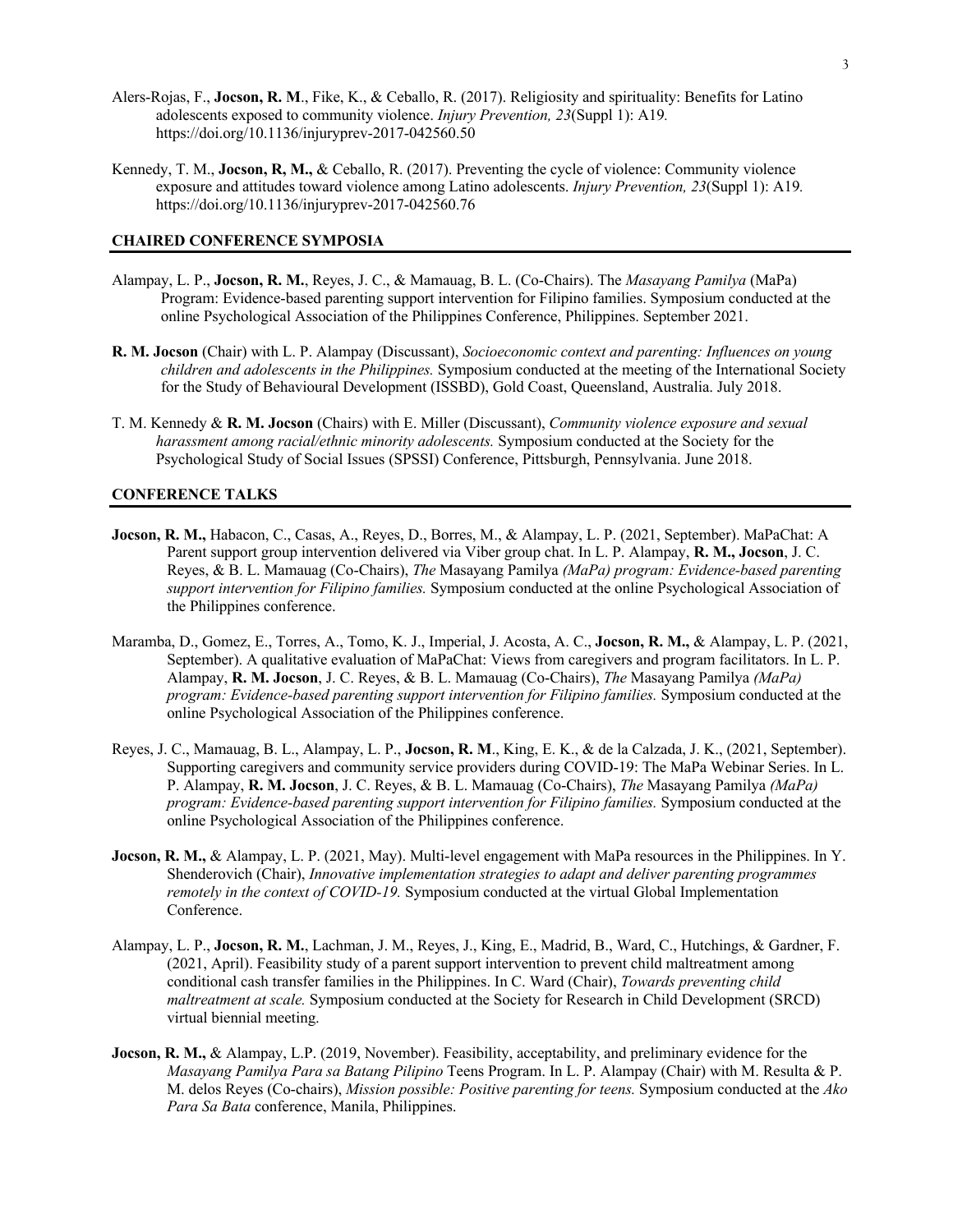- Lachman, J. M., Alampay, L. P., Ward, C., Hutchings, J., Madrid, B., Landoy, B., Garilao, M. A. F., **Jocson, R. M.**, & Gardner, F. (2019, March). Integrating parent management training within a conditional cash transfer system for low-income families: Results from a small-scale randomized controlled trial in the Philippines. In J. M. Lachman **(**Chair) with P. Leijten (Discussant)**,** *The effectiveness of parenting interventions as preventive and treatment strategies in the Global South: Meta-analysis and case studies from the Philippines and Chile.* Symposium conducted at the meeting of the Society for Prevention Research (SPR), San Francisco, California.
- Lachman, J. M., Alampay, L. P., Alinea, C., Madrid, B., Hutchings, J., Ward, C., Landoy, B., Garilao, M. A. F., **Jocson, R. M.**, Reyes, J., & Gardner, F. (2019, March). Randomised controlled trial of a parenting programme for low-income families on welfare in the Philippines. In A. Mejia **(**Chair)**,** *Parenting in the Global South: Form theory to the evaluation of interventions.* Symposium conducted at the meeting of the Society for Research in Child Development (SRCD), Baltimore, Maryland.
- **Jocson, R. M.** (2019, March). Religiosity/spirituality among Filipino parents: Relations to psychological well-being and parenting of adolescents. In M. Hope **(**Chair)**,** *"Power, love, and a sound mind?": Religion and mental health for diverse youth.* Symposium conducted at the meeting of the Society for Research in Child Development (SRCD), Baltimore, Maryland.
- **Jocson, R. M.,** Apines, P. B., Sunglao, J. A., & Yusingco, M. P. (2019, March). Filipino fathers' familism and parenting in the context of poor living and neighborhood conditions. In M. Pasco **(**Chair)**,** *The role of neighborhood context in shaping diverse youth development.* Symposium conducted at the meeting of the Society for Research in Child Development (SRCD), Baltimore, Maryland.
- **Jocson, R. M.** (2018, July). Parenting in the context of neighbourhood risk: What factors protect low-income Filipino mothers and fathers? In **R. M. Jocson** (Chair) with L. P. Alampay (Discussant), *Socioeconomic context and parenting: Influences on young children and adolescents in the Philippines.* Symposium conducted at the meeting of the International Society for the Study of Behavioural Development (ISSBD), Gold Coast, Queensland, Australia.
- Kennedy, T. M., **Jocson, R. M.,** & Cranford, J. A. (2018, June). Adolescents' attitudes toward violence: A potential target for violence prevention. In T. M. Kennedy & **R. M. Jocson** (Chairs) with E. Miller (Discussant), *Community violence exposure and sexual harassment among racial/ethnic minority adolescents.* Symposium conducted at the Society for the Psychological Study of Social Issues (SPSSI) Conference, Pittsburgh, Pennsylvania.
- Kennedy, T. M., Alers-Rojas, F., **Jocson, R. M.**, & Ceballo, R. (2018, April). Latino adolescents' community violence exposure and well-being: Desensitization and attitudes toward violence. In S. Lambert (Chair) with S. Mrug (Discussant). *Community violence patterns, processes, and consequences for adolescents.* Symposium conducted at the Society for Research on Adolescence (SRA) biennial meeting, Minneapolis, Minnesota.
- **Jocson, R. M.,** Alers-Rojas, F., Ceballo, R., & Cranford, J. A. (2017, September). *Community violence exposure and psychological distress among Filipino mothers: The protective role of religiosity.* Paper presented at the conference of the Society for Advancement of Violence and Injury Research (SAVIR), Ann Arbor, Michigan.
- Alers-Rojas, F., **Jocson, R. M**., Fike, K., & Ceballo, R. (2017, September). *Religiosity and spirituality: Benefits for Latino adolescents exposed to community violence.* Paper presented at the conference of the Society for Advancement of Violence and Injury Research (SAVIR), Ann Arbor, Michigan.
- Kennedy, T. M., **Jocson, R, M.,** & Ceballo, R. (2017, September). *Preventing the cycle of violence: Community violence exposure and attitudes toward violence among Latino adolescents.* Paper presented at the conference of the Society for Advancement of Violence and Injury Research (SAVIR), Ann Arbor, Michigan.
- **Jocson, R. M**., Apines, P. B., Sunglao, J. A., & Yusingco, M. P. (2017, April). Beyond income deprivation: Contextual risks, well-being, and parenting. In P. Miller (Chair). *Economic disadvantage in context:*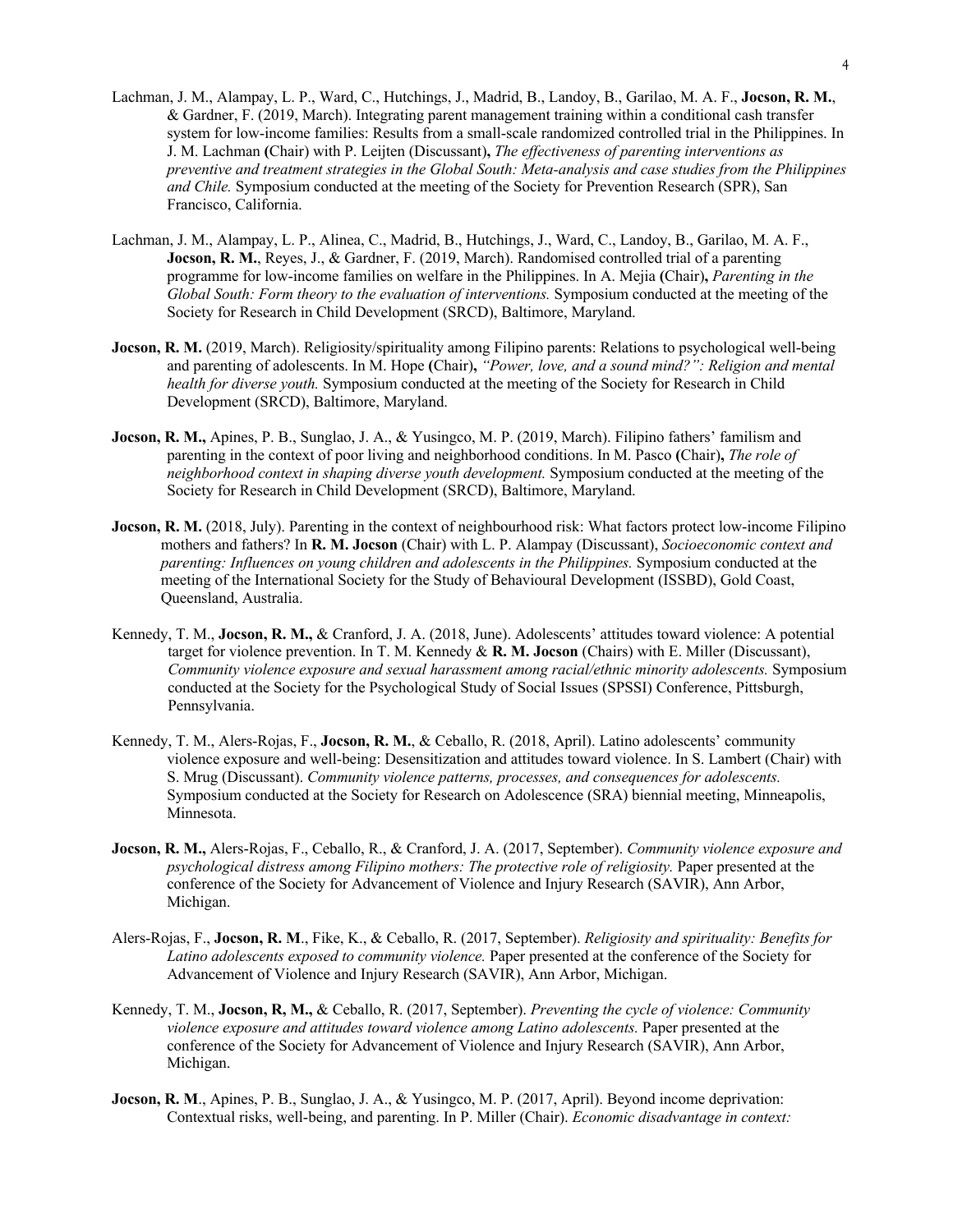*Variation in family and community processes.* Symposium conducted at the Society for Research in Child Development (SRCD) biennial meeting, Austin, Texas.

- Alers-Rojas, F., **Jocson, R. M.**, Cranford, J. A., Fike, K., & Ceballo, R. (2016, October). *Mother-adolescent agreement about adolescents' exposure to community violence*. Paper presented at the conference of the National Latina/o Psychological Association (NLPA), Orlando, Florida.
- Alers-Rojas, F., **Jocson, R. M.,** Cranford, J. A., & Ceballo, R. (2016, July). *Associations between gender, language used by mother, and mother-child nativity status on Latino youth's community violence exposure*. Paper presented at the International Family Violence and Child Victimization Research Conference, Portsmouth, New Hampshire.
- **Jocson, R. M.,** Garcia, A. S., Alers-Rojas, F., & Kennedy, T. M. (2015, August). *Community violence exposure and low-income urban Filipino mothers*. Paper presented at the joint conference of Asian Association of Social Psychology and the Psychological Association of the Philippines (PAP), Cebu City, Philippines.
- **Jocson, R. M.,** Ceballo, R., & Cranford, J.A. (2015, August). Examining mothers' exposure to community violence: How does it influence children? In R. Ceballo (Chair). *Community violence and children: Exploring the role of families.* Symposium conducted at the convention of the American Psychological Association (APA), Toronto, Canada.
- Kennedy, T. M., Ceballo, R., Kennedy, E. H., & **Jocson, R. M.** (2014, August). *Exposed: Revealing patterns of desensitization to community violence exposure among urban youth*. Paper presented at the convention of the American Psychological Association (APA), Washington DC.
- **Jocson, R. M.**, & McLoyd, V. C. (2014, March). *Neighborhood and housing disorder, parenting, and adolescent adjustment in low-income urban families.* Paper presented at the Society for Research on Adolescence (SRA) biennial meeting, Austin, Texas.
- **Jocson, R. M.,** Banzon-Librojo, L. A., & Alampay, L. P. (2011, August). *Predicting children's prosocial behavior: The roles of parents' education, authoritarian attitudes, and warmth*. Paper presented at the convention of the Psychological Association of the Philippines (PAP), Iloilo City, Philippines.

#### **CONFERENCE POSTERS**

- **Jocson, R. M.** (2020, March). *Depressive symptoms and parenting in low-income Filipino mothers and fathers: An actor-partner interdependence approach.* Poster presented at the Society for Research on Adolescence (SRA) biennial meeting, San Diego, California. (Conference canceled)
- Alampay, L. P., **Jocson, R. M.**, Lachman, J. M., Melgar, M., Madrid, B., Ward, C., Hutchings, J., & Gardner, F. (2020, March). *Reducing violence against teens: A feasibility study of a parenting program for low-income families in the Philippines.* Poster presented at the Society for Research on Adolescence (SRA) biennial meeting, San Diego, California. (Conference canceled)
- **Jocson, R. M.** (2019, June). *Economic stress, well-being, and parenting in low-income Filipino mothers and fathers: An actor-partner interdependence approach*. Poster presented at the regional workshop of the International Society for the Study of Behavioural Development (ISSBD), Hong Kong.
- **Jocson, R. M.,** Alers-Rojas, F., Yusingco, M. P., Apines, P. B., Sunglao, J. A., & Kennedy, T. M. (2018, April). *Neighborhood disorder, poor living conditions, and parenting: What factors protect low-income fathers in the Philippines?* Poster presented at the Society for Research on Adolescence (SRA) meeting, Minneapolis, Minnesota.
- **Jocson, R. M.,** Sunglao, J. A., Yusingco, M. P., & Apines, P. B. (2017, May). *Multidimensional risk and protective factors among low-income urban parents in the Philippines.* Poster presented at the convention of the Association for Psychological Science (APS), Boston, Massachusetts.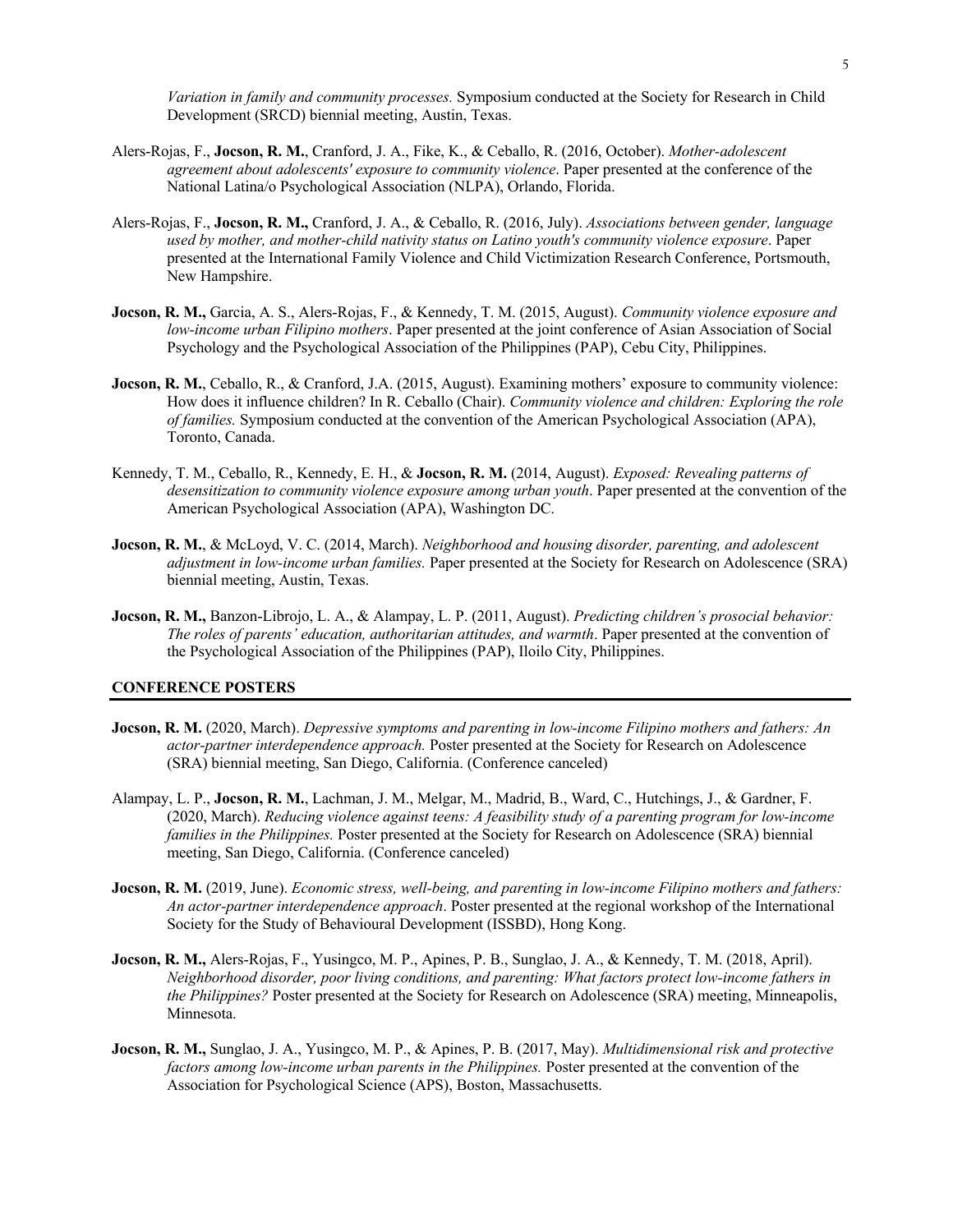- **Jocson, R. M.,** Garcia, A. S., Kennedy, T. M., & Alers-Rojas, F. (2015, August). *Experiences of community violence exposure among low-income urban mothers in the Philippines*. Poster presented at the convention of the Association for Psychological Science (APS), New York City, New York.
- **Jocson, R. M.**, Rizzo, M., Thoma, G., & Walter, E. (2015, August). *Maternal predictors of Latino youth's community violence exposure and well-being.* Poster presented at the convention of the American Psychological Association (APA), Toronto, Canada.
- **Jocson, R. M.,** & McLoyd, V. C. (2015, March). *Predicting positive behavior in low-income youth: The role of community context and parental efficacy.* Poster presented at the Society for Research in Child Development (SRCD) biennial meeting, Philadelphia, Pennsylvania.
- Kennedy, T. M., Alers Rojas, F., & **Jocson, R. M**. (2014, November). *Coping with toxic stress in Colombia: A qualitative investigation of coping and avoidance among Colombian children and adolescents exposed to chronic community violence.* Poster presented at the meeting of the International Society for Traumatic Stress Studies (ISTSS), Miami, Florida.
- Kennedy, T. M., **Jocson, R. M.,** Alers Rojas, F., & Cuspinera, A. (2014, August). *"No me afecta:" A qualitative study of Colombian youth's desensitization to community violence*. Poster presented at the convention of the American Psychological Association (APA), Washington DC.
- **Jocson, R. M.,** Banzon-Librojo, L. A., & Alampay, L. P. (2013, August). *Predictors of prosocial behavior in Filipino children.* Poster presented at the convention of the American Psychological Association (APA), Honolulu, Hawaii.

# **FELLOWSHIPS AND SCHOLARSHIPS**

| 2018 | <b>Early Career Publication Support</b>                |
|------|--------------------------------------------------------|
|      | Loyola Schools, Ateneo de Manila University            |
| 2018 | <b>School of Social Sciences Research Fellow</b>       |
|      | School of Social Sciences, Ateneo de Manila University |
| 2017 | <b>Rackham One Term Dissertation Fellowship</b>        |
|      | Rackham Graduate School, University of Michigan        |
| 2016 | <b>Dissertation Fellowship</b>                         |
|      | Department of Psychology, University of Michigan       |
| 2015 | <b>Barbour Scholarship</b>                             |
|      | Rackham Graduate School, University of Michigan        |
| 2015 | <b>Telluride Association Fellowship</b>                |
|      | Telluride Association                                  |
| 2013 | <b>Rackham International Student Fellowship</b>        |
|      | Rackham Graduate School, University of Michigan        |
| 2012 | <b>Research Fellowship</b>                             |
|      | Department of Psychology, University of Michigan       |
|      | <b>SELECTED AWARDS AND HONORS</b>                      |
|      |                                                        |
| 2019 | <b>Outstanding Scholarly Work Award</b>                |
|      | Ateneo de Manila University                            |

|      | Ateneo de Manila University                                                      |
|------|----------------------------------------------------------------------------------|
| 2019 | <b>University Scholarly Work Publication Award</b>                               |
|      | Ateneo de Manila University                                                      |
| 2018 | Phi Kappa Phi Honor Society Inductee                                             |
|      | University of Michigan Chapter                                                   |
| 2018 | <b>Rackham Professional Development Grant</b>                                    |
|      | Rackham Graduate School, University of Michigan                                  |
| 2017 | <b>Diversity Scholar</b>                                                         |
|      | National Center for Institutional Diversity, University of Michigan              |
| 2017 | <b>Student International Research Award</b>                                      |
|      | Division 52 (International Psychology) of the American Psychological Association |
| 2016 | Anastasi Graduate Student Research Award                                         |
|      | Division 52 (International Psychology) of the American Psychological Association |
|      |                                                                                  |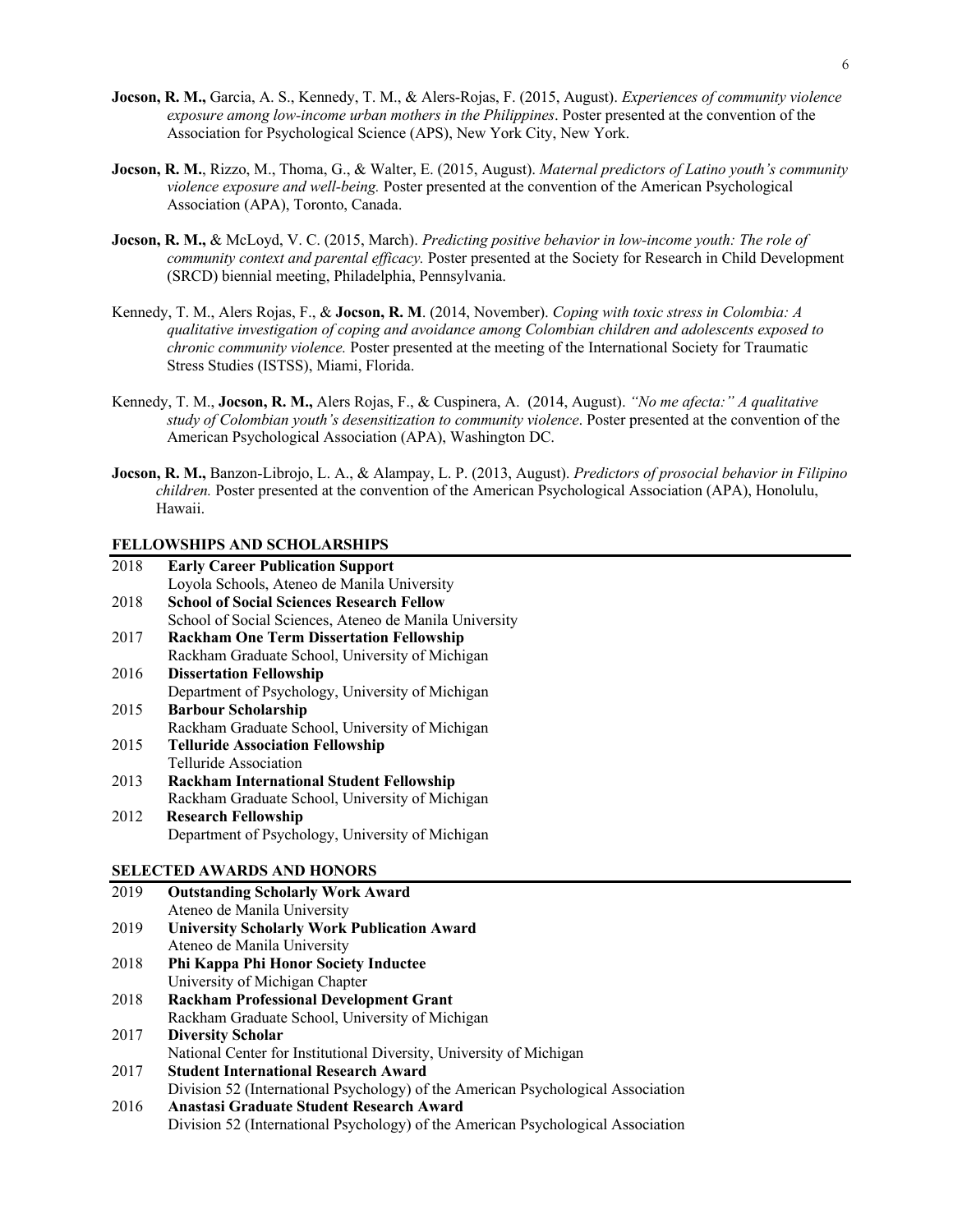- 2015 **L.L. Vincent Award and War Memorial Fund**  Telluride Association
- 2013 **Summer Training Award** Institute for Social Research, University of Michigan 2012 **Most Outstanding Graduate Thesis Award** Psychological Association of the Philippines

# **STATISTICAL TRAINING**

| 2018 | <b>Statistical Modeling in Stata</b>                                                                          |
|------|---------------------------------------------------------------------------------------------------------------|
|      | Instructor: Josh Errickson, Consulting for Statistics, Computing & Analytics Research, University of Michigan |
| 2017 | <b>Longitudinal Growth Modeling with MPlus</b>                                                                |
|      | Instructor: Kevin Grimm, Stats Camp                                                                           |

- 2016 **Intensive Longitudinal Methods with MPlus** Instructors: Niall Bolger, Jean-Philippe Laurenceau, Statistical Horizons
- 2013 **Building and Testing Structural Equation Models with EQS** Instructor: Amiram Vinokur, Institute for Social Research, University of Michigan

# **CONFERENCE TRAVEL GRANTS**

- 2019 **International Society for the Study of Behavioral Development Regional Workshop Travel Award**
- 2019 **ADMU Loyola Schools Special Conference Grant**
- 2018 **Rackham Conference Travel Awards**
- 2017 **Society for Advancement of Violence and Injury Research Conference Scholarship**
- 2017 **University of Michigan International Institute Travel Award**
- 2015 **American Psychological Association (APA) Travel Award**
- 2015 **Society for Research in Child Development (SRCD) Travel Award**

# **INVITED TALKS AND WORKSHOPS**

- **Jocson, R. M.** (2021, March). *Handling missing data in intervention research.* Invited presentation at the *Katatagan* Resilience Online Research Leaning Session, Ateneo de Manila University, Quezon City, Philippines.
- **Jocson, R. M.,** (2019, November). *Effects of MaPa on child maltreatment, parenting behaviors, and other outcomes.*  Dissemination symposium on the Masayang Pamilya Para sa Batang Pilipino Program, Quezon City, Philippines.
- **Jocson, R. M.,** (2019, September). *The Masayang Pamilya Para sa Batang Pilipino (MaPa) Program*. Invited presentation at the Department of Social Welfare and Development Social Technology Bureau Training Seminar, Quezon City, Philippines.
- **Jocson, R. M.** (2018, November). *The significance of bonding and attachment.* Keynote presentation at the Child and Family Services Philippines Parents Congress, Baguio City, Philippines.
- **Jocson, R. M.** (2016, October). *Resilience in the context of poverty: The experience of low-income urban Filipino parents.* Lecture presented to Telluride House, Ann Arbor MI.
- **Jocson, R. M.** (2016, April). *Low-income urban Filipino mothers' experiences with community violence: Parenting strategies and protective factors.* Paper presented to graduate students in Psychology 261: Human Development in Family, Society, and Culture, Department of Psychology, Ateneo de Manila University, Philippines.
- **Jocson, R. M.** (2015, December). *Quantitative and qualitative research in psychology: International perspectives.*  Lecture presented to Telluride House, Ann Arbor MI.
- **Jocson, R. M.** (2015, March). *Neighborhood and housing disorder, parenting, and youth adjustment in low-income urban families.* Presented at the Developmental Psychology Area Brown Bag, University of Michigan, Ann Arbor, MI.
- **Jocson, R. M.** (2015, February). *Children in the developing world: Risks and protective factors for development.*  Lecture presented to Telluride House, Ann Arbor, MI.